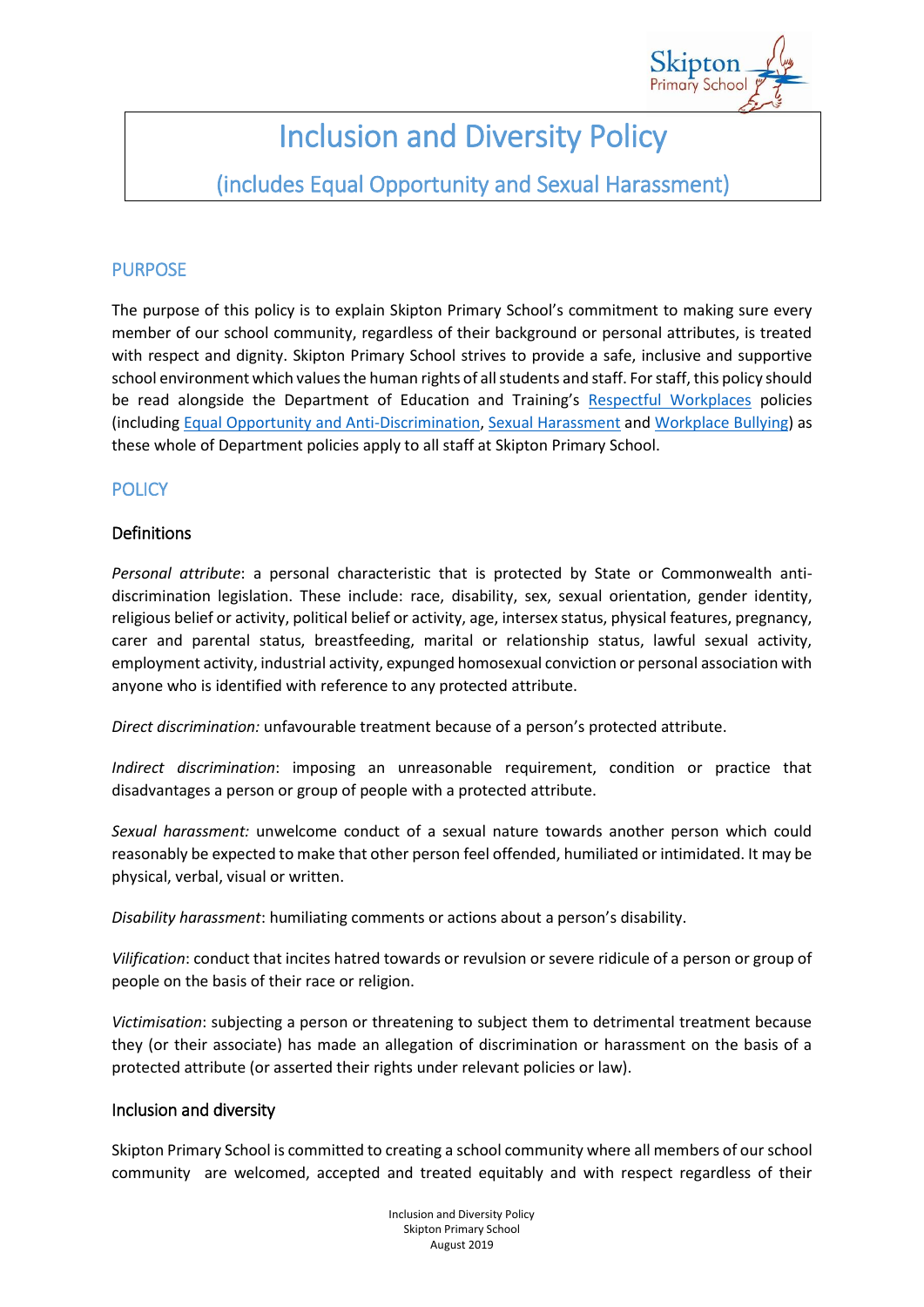backgrounds or personal attributes such as race, language, religious beliefs, gender identity, disability or sexual orientation so that they can participate, achieve and thrive at school.

Skipton Primary School acknowledges and celebrates the diversity of backgrounds and experiences in our school community and we will not tolerate behaviours, language or practices that label, stereotype or demean others. At Skipton Primary School we value the human rights of every student and we take our obligations under anti-discrimination laws and the Charter of Human Rights and Responsibilities seriously.

Skipton Primary School will:

- Actively nurture and promote a culture where everyone is treated with respect and dignity
- ensure that students are not discriminated against (directly or indirectly) and where necessary, are reasonably accommodated to participate in their education and school activities (eg schools sports, concerts) on the same basis as their peers
- acknowledge and respond to the diverse needs, identities and strengths of all students
- encourage empathy and fairness towards others
- challenge stereotypes that promote prejudicial and biased behaviours and practices
- contribute to positive learning, engagement and wellbeing outcomes for students
- respond to complaints and allegations appropriately and ensure that students are not victimised.

Bullying, unlawful discrimination, harassment, vilification and other forms of inappropriate behaviour targeting individuals or groups because of their personal attributes will not be tolerated at Skipton Primary School. We will take appropriate measures, consistent with our *Student Wellbeing and Engagement* and *Bullying* policies to respond to students who demonstrate these behaviours at our school.

Students who may have experienced or witnessed this type of behaviour are encouraged to speak up and to let their teachers, parents or carers know about those behaviours to ensure that inappropriate behaviour can be addressed.

#### **Reasonable adjustments for students with disabilities**

Skipton Primary School also understands that it has a legal obligation to make reasonable adjustments to accommodate students with disabilities. A reasonable adjustment is a measure or action taken to assist students with disabilities to participate in their education on the same basis as their peers. Reasonable adjustments will be made for students with disabilities in consultation with the student, their parents or carers, their teachers and if appropriate, their treating practitioners. Our school may consult through Student Support Group processes and in other less formal ways.

### RELATED POLICIES AND RESOURCES

Other relevant policies to be referred to are: *Student Wellbeing and Engagement, Statement of Values* and *Bullying Prevention.*

For staff, please see the Department's [Equal Opportunity and Anti-Discrimination Policy,](https://www.education.vic.gov.au/hrweb/Documents/Equal-Opportunity-anti-discrimination-Policy.pdf) [Sexual](https://www.education.vic.gov.au/hrweb/divequity/Pages/SexualHarassment.aspxhttps:/www.education.vic.gov.au/hrweb/divequity/Pages/SexualHarassment.aspx)  [Harassment Policy](https://www.education.vic.gov.au/hrweb/divequity/Pages/SexualHarassment.aspxhttps:/www.education.vic.gov.au/hrweb/divequity/Pages/SexualHarassment.aspx) and [Workplace Bullying Policy](https://www.education.vic.gov.au/hrweb/safetyhw/Pages/workplacebullying.aspxhttps:/www.education.vic.gov.au/hrweb/safetyhw/Pages/workplacebullying.aspx) which apply to all staff working at our school.